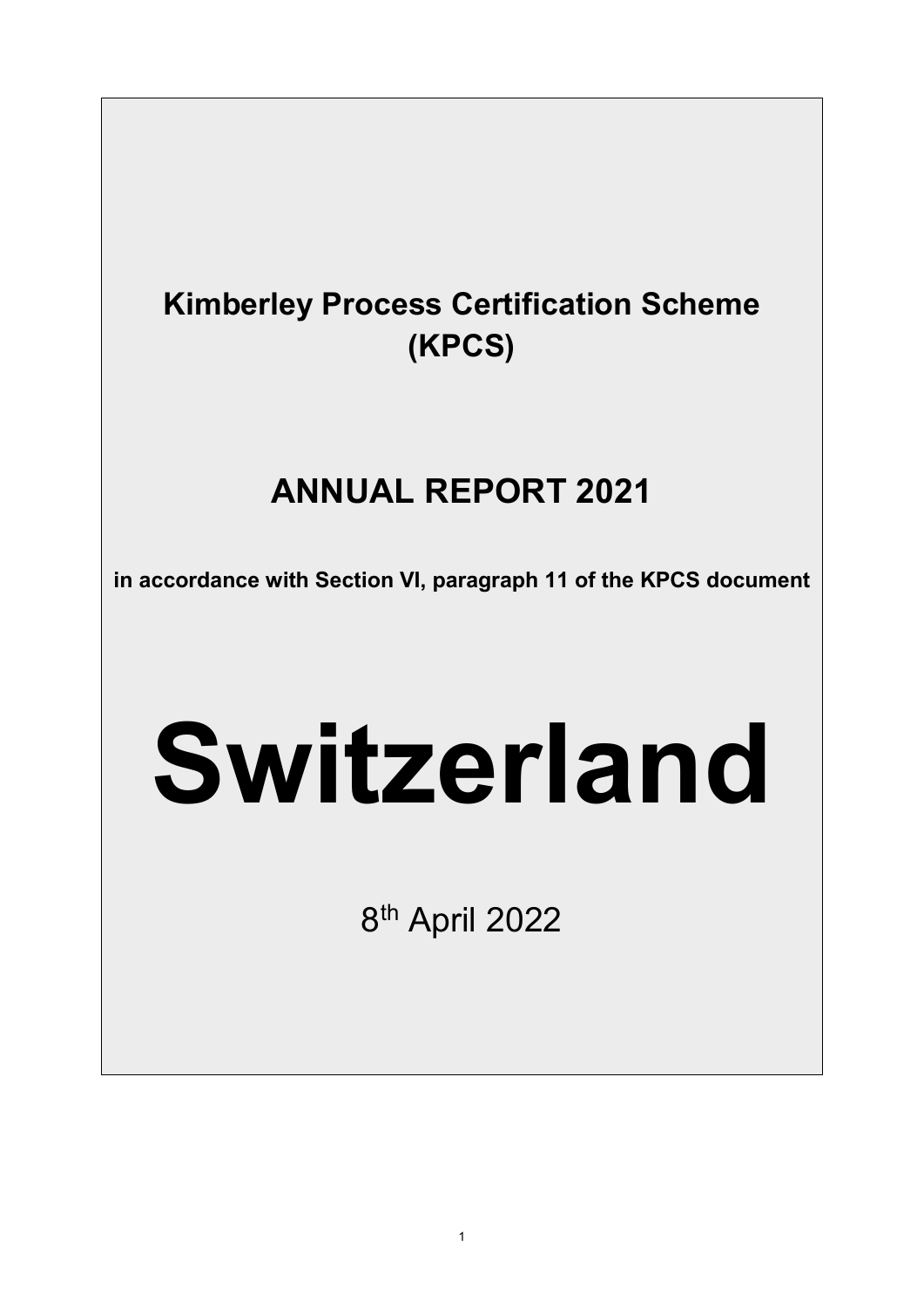# **Introductory Remarks**

The present report is submitted in accordance with section VI, paragraph 11 of the KPCS document and the Guidelines for the preparation of annual reports contained in Annex I of the Administrative Decision (AD) on the Implementation of Peer Review in the KPCS.

The layout of the report has been adjusted following the 2014 Working Group on Monitoring (WGM) Guidance Note on Suggestions for New Annual Report Template. References to earlier submitted reports were abolished. Instead, information on the different aspects of Switzerland's implementation of the KPCS is presented in sections A to E, which cover both constant elements as well as details relating specifically to the year under review. Current information is presented in a graphically separated rubric. Sections F to H however cover only the current reporting period.

# **A. Institutional Framework**

# *Responsibility for the implementation of the KPCS*

The overall responsibility for the implementation of the KPCS in Switzerland lies with the State Secretariat for Economic Affairs (SECO). SECO is:

- the designated importing and exporting authority for rough diamonds.
- entitled to prosecute violations of the Swiss legislation implementing the KPCS.
- in charge to conduct the negotiations in the Kimberley Process (KP).
- responsible to gather and record data based on the Kimberley certificates and to edit the data in order to fulfil the statistical reporting requirements.

SECO closely cooperates with the Swiss customs authorities. They are responsible:

- for the border controls.
- for prosecution of the customs law that also applies to rough diamond trade.

#### *Point of contact and official coordinator*

The person of contact for matters related to the KPCS and the official coordinator dealing with its implementation in Switzerland is

> Mrs. Isabel Herkommer State Secretariat for Economic Affairs (SECO) Sanctions Unit Holzikofenweg 36 CH-3003 Berne / Switzerland Tel.: +41 58 465 03 49 [swissdiamonds@seco.admin.ch](mailto:swissdiamonds@seco.admin.ch)

These contact details are to be used also for the purpose of import confirmation according to the AD on import confirmation adopted in Kinshasa in November 2011.

**Changes in the year under review:** None.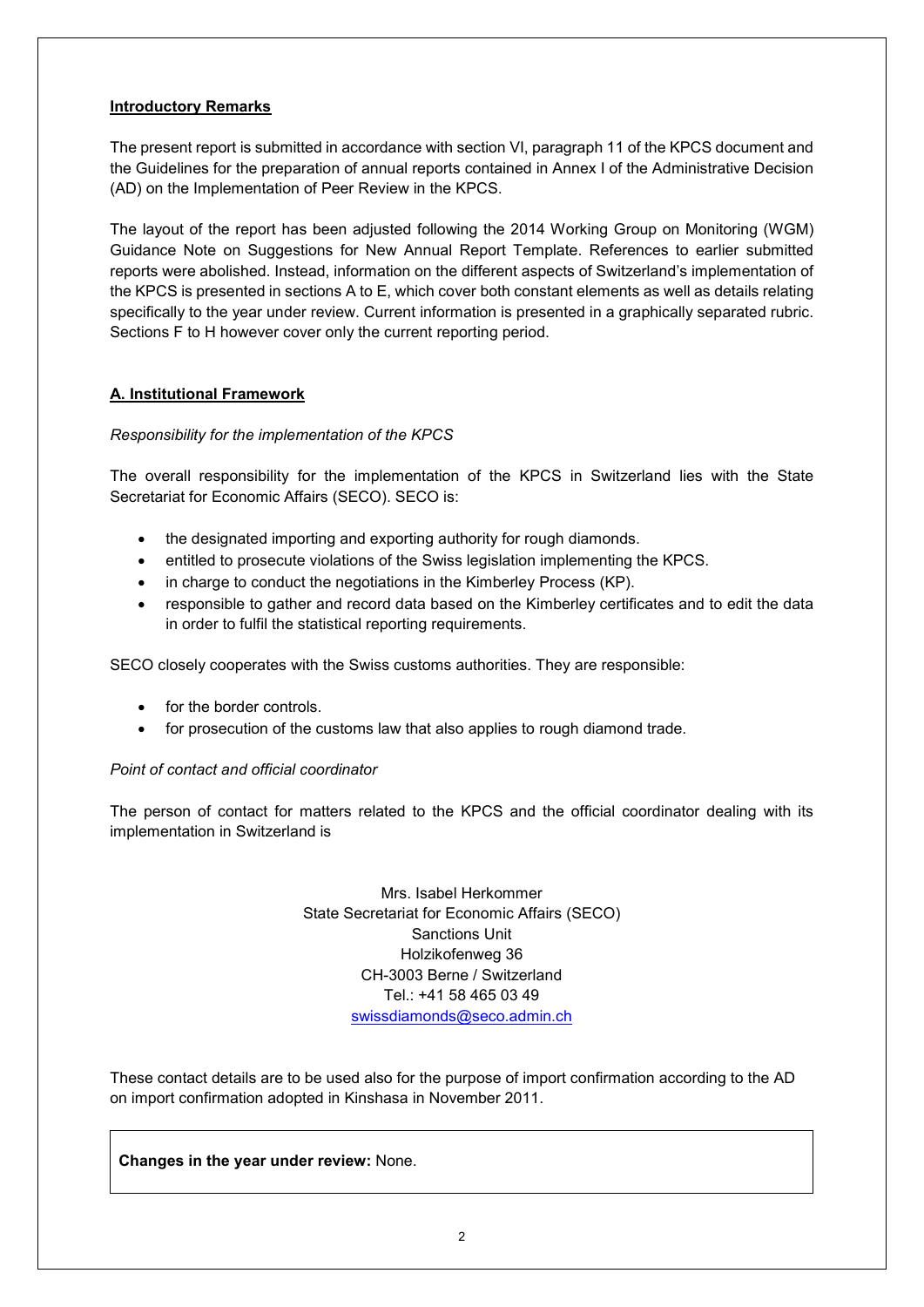# **B. Legal Framework**

National implementation of the KPCS is based on the Ordinance on the international trade in rough diamonds (Diamond Ordinance, RS 946.23[1](#page-2-0).11)<sup>1</sup>. The ordinance regulates the import, export, transit and customs warehouse procedure for rough diamonds falling under customs tariff subheadings 7102.10, 7102.21 and 7102.31.

As Switzerland forms a customs union with the Principality of Liechtenstein since 1923, the Diamond Ordinance also applies to the territory of the Principality.

#### *Import, export and customs warehouses*

The import of rough diamonds is only permitted when a participant's certificate accompanies the shipment, if the diamonds are placed in sealed and tamper resistant containers and if it is clearly visible that the certificate pertains to the shipment (art. 3 of the Ordinance). The export (art. 4) is authorized only if the shipment is intended for a participant and if a Swiss certificate validated by customs accompanies it. A certificate will be validated only if the content of a shipment corresponds to the data on the certificate and if the rough diamonds were previously shipped to Switzerland from a participant. A transitional provision (art. 13) allows a certificate to be endorsed also if the rough diamonds destined to be exported were in Switzerland before 1 January 2003, date of the entry into force of the Diamond Ordinance. Swiss Certificates can be obtained from SECO. Moreover, to be authorized for export, rough diamonds must be sealed in tamper resistant containers and as for the import, it must be clearly visible that the certificate pertains to the shipment.

The provisions for import and export apply also to temporary import and export (art. 5) and to storage in and release from customs warehouses (art. 7). However, if rough diamonds shipments remain under customs control, the measures for import and export will not apply for transit through Switzerland (art. 6).

Customs offices competent for clearance of rough diamonds are limited (art. 8.1.). Currently, clearance is allowed only at the offices of Basel Airport, Geneva Airport and Zurich Airport. The Directorate-General for Customs, in consultation with SECO, has the possibility to authorize additional customs offices for clearance of rough diamonds (art. 8.2.). During many years, this was the case for instance during the BASELWORLD fair, when clearance was temporarily permitted at the fair's customs office.

#### *Internal Controls*

To control diamond traders in Switzerland, article 9 obliges them to keep for a period of five years all essential documents related to the trade in rough diamonds and to hand them over to the competent authorities if requested. As mentioned, the controlling body is SECO, which is entitled to order confiscation of forfeiture if justified (art. 10). Border controls are the responsibility of the Federal Customs Administration.

The Diamond Ordinance is based on the Federal Law on the implementation of international sanctions (Embargo Act, RS 946. 231)<sup>2</sup>, which specifies the powers of the supervisory authorities. In accordance with this act, supervisory authorities have the right to enter, to inspect business premises and to examine relevant documentation without prior notice. If needed, they can request assistance of the police or of investigating officers of the customs administration.

<span id="page-2-0"></span><sup>&</sup>lt;u>.</u> <sup>1</sup> The Diamond Ordinance is published in the Compendium of Federal Law (Recueil systématique du droit fédéral - RS) and may be downloaded from the Confederation's website [www.admin.ch](http://www.admin.ch/) in German, French and Italian. An unofficial English translation is attached to the present report.

<span id="page-2-1"></span> $2$  The Embargo Act is published in the Compendium of Federal Law (Recueil systématique du droit fédéral - RS) and may be downloaded from the Confederation's websit[e www.admin.ch](http://www.admin.ch/) in German, French and Italian.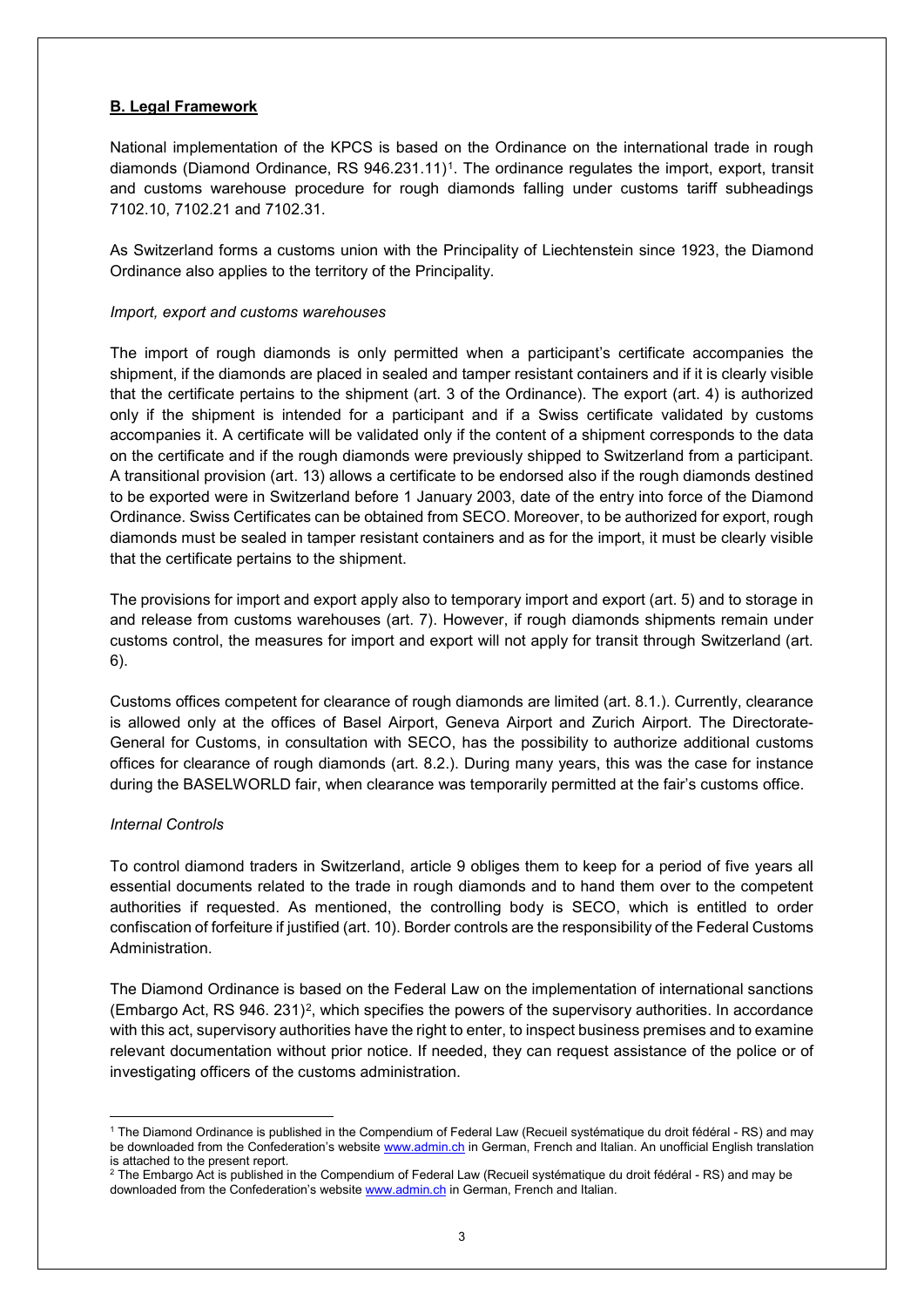#### *Penalties*

Violations of the Diamond Ordinance will also be punished in accordance with the Embargo Act, which provides severe penalties for transgression of the certification regime. The heaviest penalty foresees five years of imprisonment and a fine of up to 1 million Swiss francs.

Finally, the Embargo Act provides for administrative and legal assistance between Swiss and foreign authorities.

**Changes in the year under review:** The United Kingdom, the Kyrgyz Republic, Mozambique and Qatar, as new participants of the KP, have been added to the annex of the Diamond Ordinance

#### **C. Import and Export Regime**

#### **General Remarks**

Switzerland is a transit hub for rough diamonds. There is only very limited import and export. Most of the rough diamond transactions (>99%) concern storage in and release of storage from customs warehouses. Trading within Switzerland is also marginal.

It is important to underline, that no distinction is made between imports/exports and storage/release from storage in terms of KPCS procedures: The same requirements and provisions apply for both type of transactions.

The Swiss implementation of the KPCS foresees no specific license for trade in rough diamonds. Every company or individual involved in such trade must however register when applying for a Swiss export certificate. Moreover, the Swiss system is based on the principle of self-declaration. Therefore, exporters are required to fill in the Kimberley certificates themselves. The verification of diamond shipments is carried out at the moment of import/storage or export/release from storage through customs.

#### **Incoming shipments (import or storage in customs warehouse**)

#### *Prior notifications*

Switzerland received in 2021 prior notifications of rough diamond shipments from Botswana, EU (Germany), Russia, Singapore, South Africa, United Kingdom and the United Arab Emirates.

#### *Sequence of events for incoming shipments*

Upon their arrival at a competent customs office, rough diamond shipments are controlled by Customs i.e. verification of the seals, the container and the certificate. On a case-by-case basis, the shipments are also physically inspected by weighing. In case of irregularities, SECO is informed. Depending on the problem, the shipment can be temporarily seized, confiscated or returned to the sender.

When questions arise regarding the validity of a Kimberley Certificate, SECO confers with the official KP coordinator of the respective trading partner in order to determine with certainty the validity of the document. Advice is also sought from the Chair of the Working Group on Diamond Experts (WGDE), for example for valuation issues, questions relating to origin or classification. Collaboration with the WGDE is intensified when special vigilance measures are in place.

Compliant shipments are cleared for import. They are given a unique identification number if they are stored in the customs warehouse. The original certificate is stamped by customs and sent to SECO. An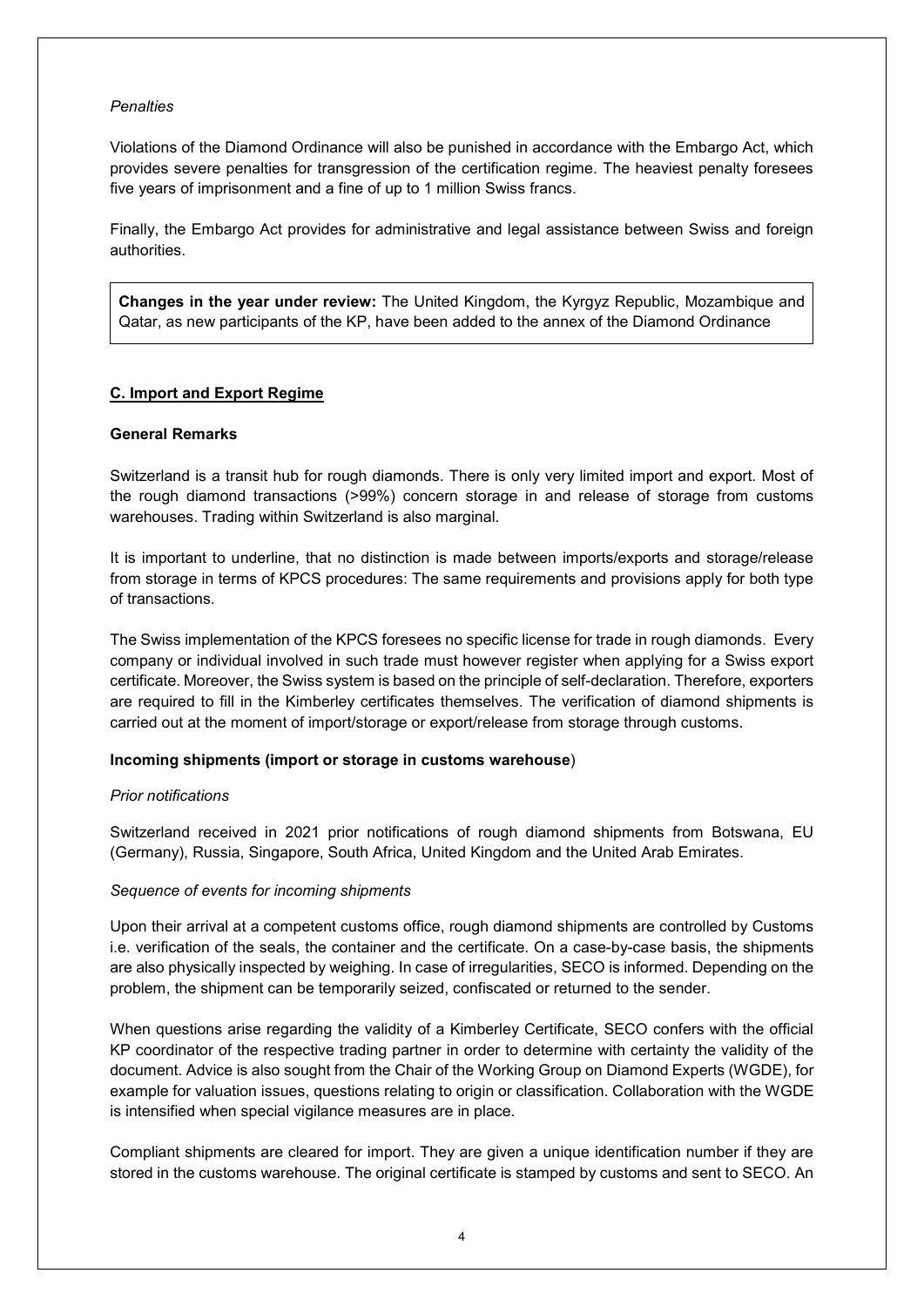authenticated copy of the certificate is delivered to the importer. If he wants to re-export the diamonds or part of them, the copy will serve as a proof that they have been imported into Switzerland according to the provisions of the KPCS.

# *Confirmation of receipt – Safekeeping of certificates*

Upon receipt of the original certificate, SECO sends a confirmation of import to the relevant exporting authority by mail as well as by return slip, if the certificate includes one. The original certificates are filed and kept accessible in the offices of SECO for at least ten years.

# **Outgoing shipments (export or release from customs warehouse)**

# *Procedure for issuing KP certificates*

Registration to obtain a Swiss certificate must be addressed to SECO by submitting a specific application form that can be downloaded from SECO's website. Companies or individuals must indicate all their details. For operations in customs warehouses, diamond traders may run their business from abroad with the assistance of local shipping companies. In such cases, SECO requires also the details of the shipping company and at least one of the addresses must be located in Switzerland.

Per application form, a maximum of five certificates can be requested. When applying, exporters might not know what rough diamonds will be exported with the requested certificates. As a result the evidence that a rough diamond shipment has been handled in accordance with the KPCS can only be requested either at the moment of export (i.e. customs hold back the shipment until the trader has submitted the evidence to SECO) or retrospectively (i.e. on the basis of article 9 of the Diamond Ordinance). Such evidence includes in particular the copies of the Kimberley certificates that accompanied the diamonds on their import into Switzerland as well as other relevant documents such as the invoice or the customs declaration. Prior to the export and the validation of the certificate by customs, the trader however declares by signing the certificate, that the diamonds to be exported have been handled in accordance with the KPCS i.e. imported from a participant to the KPCS with a valid certificate.

For rough diamonds imported before the entry into force of the Diamond Ordinance, the transitional provision in article 13 is applicable. When applying for a certificate, an exporter must indicate if the rough diamonds to be exported are pre-Kimberley stocks and SECO will ask for evidence of the declaration made.

#### *Certificate*

Upon receipt of the application form SECO sends the certificate(s) to the exporter or the shipping company for a fee of 50 Swiss francs per certificate. Certificates have a validity period of 60 days as of the date of issuance.

The Swiss Kimberley certificate fulfills all the minimal requirements set out in Annex I of the KPCS document. The specific security features include:

- Offset inks with fluorescence in UV yellow and red
- Two text inks (metamerism in IR white an IR black)
- Intaglio printing border with latent image
- Rainbow printing effect

In addition to the minimal requirements, the certificate includes the recommended but optional import confirmation slip. When issued the certificate carries a unique numbering on the main part of the certificate and the return slip.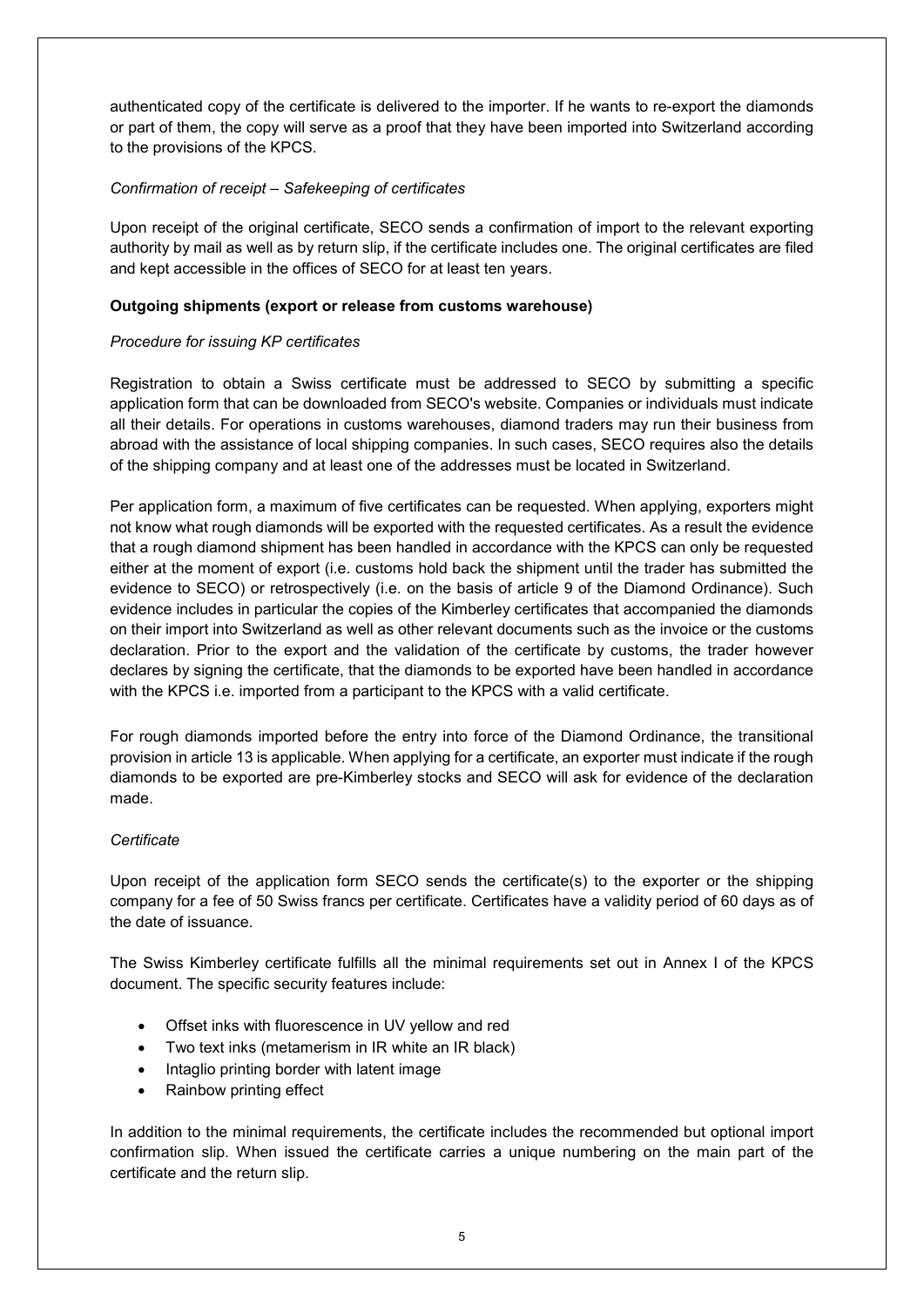#### *Customs procedure for outgoing shipments*

As mentioned previously, traders complete their own certificates for a specific export. At the time of customs clearance, the shipment is inspected. As for import, the verification of the certificate is complemented on a case-by-case basis by a physical examination. If no irregularities are established, customs validate the certificate by stamping it. The exporter, customs and SECO keep photocopies of the validated certificate. Exporters must seal the diamonds together with the certificate in a tamper proof container in front of the customs officer.

#### *Non-confirmed certificates*

Switzerland exchanges lists of non-confirmed exports with its trading partners.

# **Spot Checks**

Switzerland is conducting random controls in collaboration with the AWDC on a semi-annual basis. An official diamond valuator is assigned for several days to physically inspect, weigh and value every parcel of rough diamonds entering and leaving Switzerland. Because of the COVID-19 pandemic and the low volume of trade (see section E. Statistics) and no such spot checks were conducted in 2020 and 2021.

**Changes in the year under review:** None.

# **D. System of internal controls and Industry Self-Regulation**

#### *System of internal controls*

As mentioned, trade of rough diamonds inside of Switzerland is not subject to any specific legislation.

However, to control diamond traders in Switzerland, article 9 of the Diamond Ordinance obliges them to keep for a period of five years all essential documents related to the trade in rough diamonds and to hand them over to the competent authorities if requested. In addition, SECO is entitled to control the business of diamond traders at any moment and to order confiscation or forfeiture if justified.

Oversight of the rough diamond trade is also carried out via SECO's electronic database. This tool contains details of every individual or company involved in the diamond trade and captures all import and export transactions of rough diamonds. The database allows for the connection between incoming and outgoing parcels through the unique identification numbering allocated to parcels stored in the customs warehouses. This traceability instrument also helps SECO to monitor the changes in value between import and export. In case of important fluctuations, the companies involved will have to submit explanatory statements and evidence to support their case.

Finally, since 2007, customs legislation obliges all companies operating in the free-ports to keep an inventory.

#### *Industry Self-Regulation*

As mentioned in the KPCS document, the industry self-regulation measures are voluntary and governments cannot oblige the industry to take part. The Swiss legislation does not include any reference to the principles of self-regulation.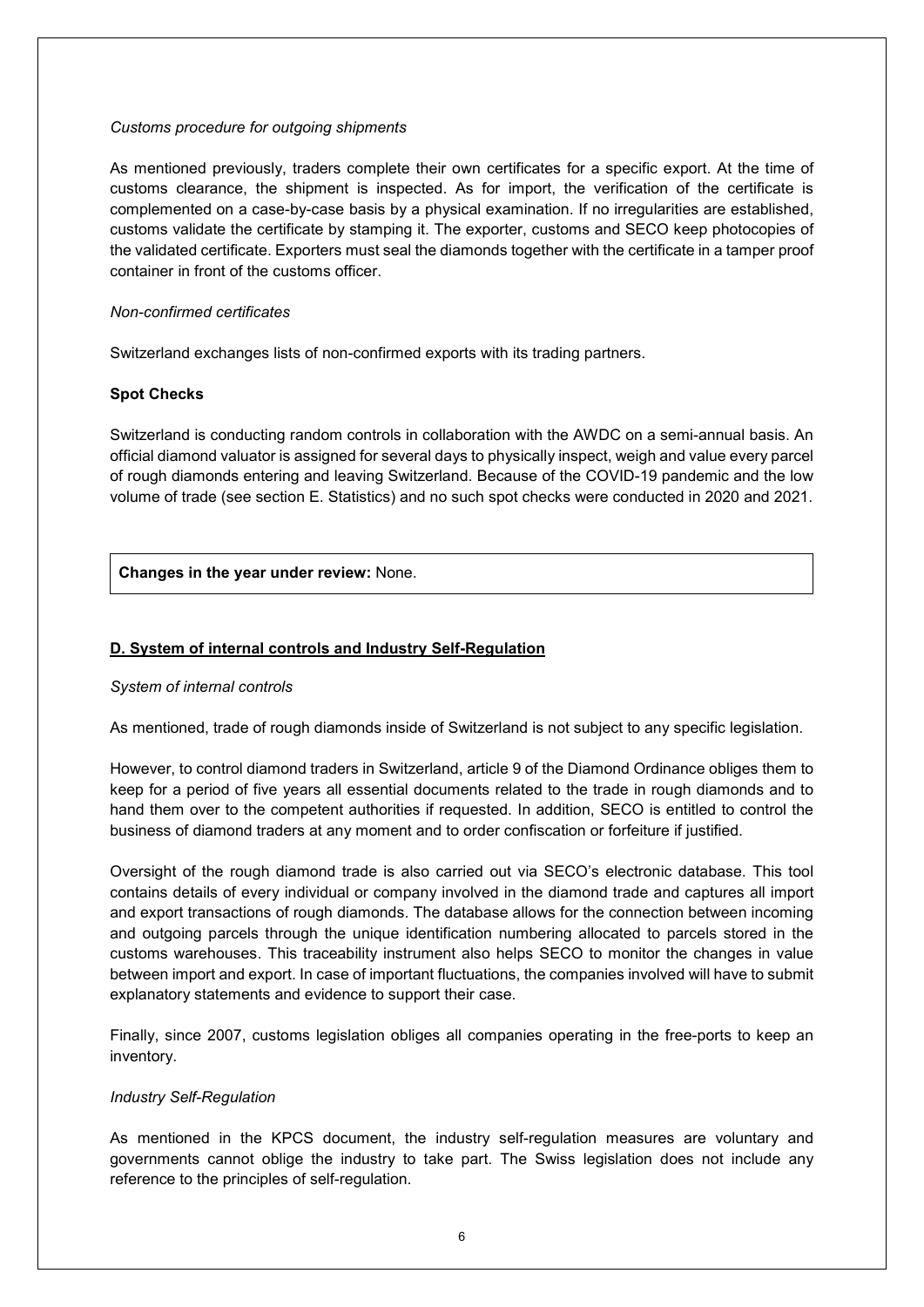The Ethics Code of 2006 of the Swiss Association of Precious Stones Dealers was replaced in 2020 by a new Ethics Code encompassing the rules of the Kimberley Process, the World Diamond's system of warranties and other guidelines. It also requires members to be precise in the description of synthetic diamonds.

In order to create and maintain awareness for the KPCS, the Swiss authorities closely work together with the association of the Swiss gem industry for different outreach activities.

# **Changes in the year under review:** None

# **E. Statistics**

The Swiss statistical data has been submitted in accordance with annex III of the KPCS document via the statistics website (quarterly data on imports and exports, as well as certificate count per participant). Bilateral reconciliation with trading partners is carried out on an ongoing basis.

Since 2011, following the AD on the use of Kimberley Process Certificates based data, adopted at the Jerusalem Plenary in November 2010, Switzerland reports its data based on the date of certificate issuance.

#### **Changes in the year under review:** None.

# **Table - 1 : OVERVIEW OF PRODUCTION – IMPORT – EXPORT DURING THE LAST 5 YEARS**

|        | Import       |                |          | Export       |                  |          |
|--------|--------------|----------------|----------|--------------|------------------|----------|
| Period | Volume, cts  | Value, US\$    | US\$/cts | Volume, cts  | Value, US\$      | US\$/cts |
| 2021   | 1'115'765.28 | 176'735'133.50 | 158.40   | 1'192'169.77 | 212'482'167.08   | 178.23   |
| 2020   | 882'713.57   | 251'238'732.47 | 284.62   | 814'936.70   | 236'764'727.58   | 290.53   |
| 2019   | 1'766'681.48 | 563'772'874.16 | 319.11   | 1'719'048.90 | 601'689'378.43   | 350.01   |
| 2018   | 3'237'689.24 | 886'959'926.74 | 273.95   | 3'113'064.97 | 1'023'329'624.09 | 328.72   |
| 2017   | 2'334'829.50 | 721'039'448.65 | 308.82   | 2'106'576.22 | 921'398'956.92   | 437.39   |

Source: Data from Statistical Tables from WGS Website, SECO Database (Q4 2021), Reconciliation for 2021 not yet finalized.

#### **Table - 2 : OVERVIEW OF KPC COUNT FOR IMPORT – EXPORT DURING THE LAST 5 YEARS**

|               | <b>KPC Counts</b> |               |              |  |  |
|---------------|-------------------|---------------|--------------|--|--|
| <b>PERIOD</b> | <b>IMPORT</b>     | <b>EXPORT</b> | <b>TOTAL</b> |  |  |
| 2021          | 90                | 65            | 155          |  |  |
| 2020          | 96                | 81            | 177          |  |  |
| 2019          | 235               | 209           | 444          |  |  |
| 2018          | 332               | 335           | 667          |  |  |
| 2017          | 378               | 401           | 779          |  |  |

Source: Data from Statistical Tables from WGS Website, SECO Database (Q4 2021), Reconciliation for 2021 not yet finalized.